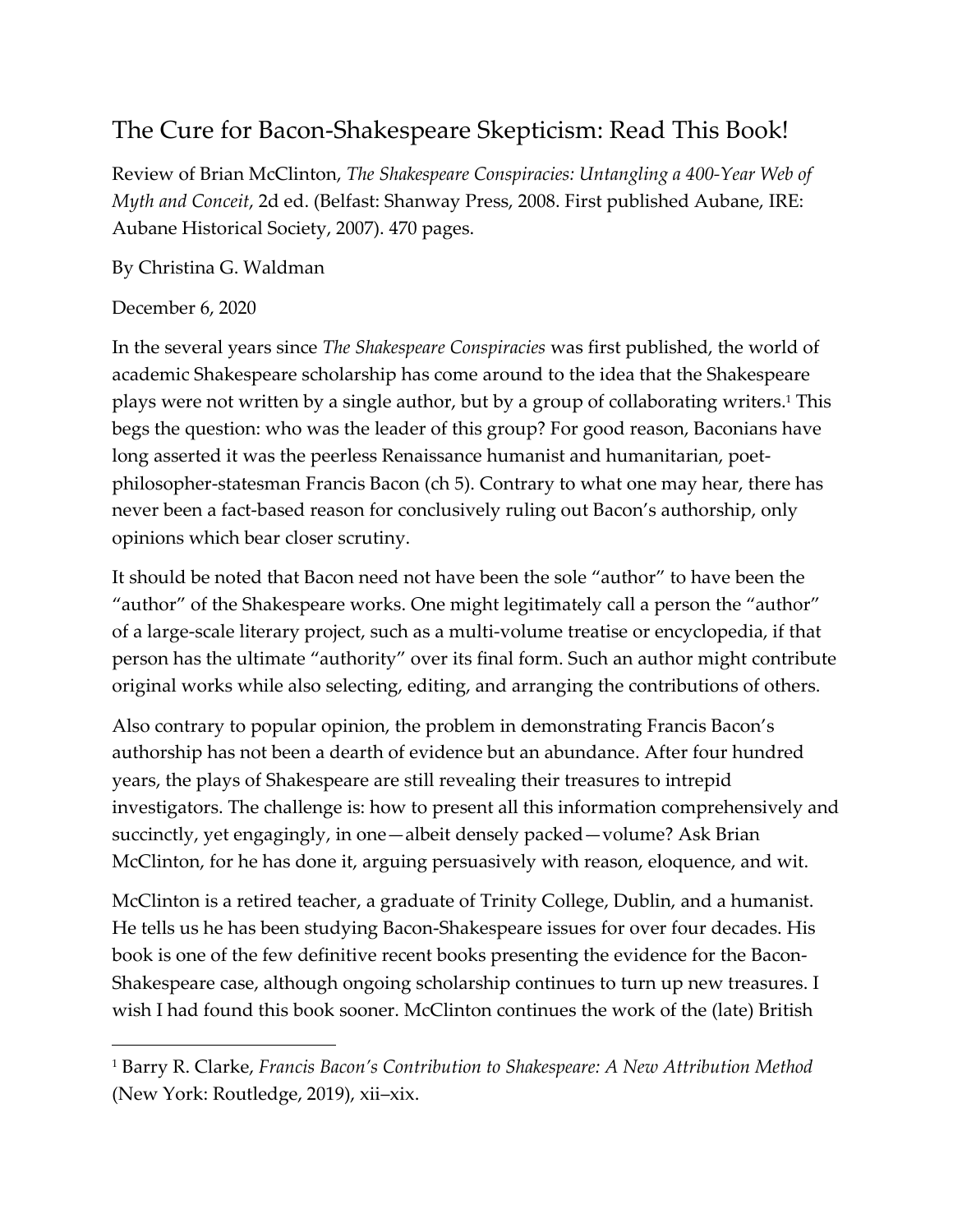barrister N. B. Cockburn, author of *The Bacon Shakespeare Question: The Baconian Theory Made Sane* (Limpsfield, 1998) who also devoted much of his adult life to Bacon-Shakespeare research. Unfortunately, finding a copy of Cockburn's book can be difficult. Peter Dawkins' 2004 book, *The Shakespeare Enigma: Unravelling the Story of the Two Poets* (London: Polair Publishing) is also scholarly and excellently researched.

In twenty chapters, McClinton presents the major arguments in favor of Bacon's authorship, including those related to the *Promus* and Northumberland Manuscript (ch 9), literary parallels (citations at p. 244), the writings of contemporaries (ch 8), and evidence from the plays themselves (chs 13, 18, 19). There are 24 illustrations; appendices, including a useful Bacon-Shakespeare timeline (pp. 434‒435); chapter endnotes (kept to the essential); an extensive bibliography, and an index.

*The Shakespeare Conspiracies* has the distinction of being one of just two modern "Baconian" resources James Shapiro lists in the bibliography of his 2010 book, *Contested Will: Who Wrote Shakespeare?* (New York: Simon & Schuster, at p. 282)—a book which, incidentally, McClinton has reviewed. <sup>2</sup> The other is Lawrence Gerald's website, Francis Bacon's New Advancement of Learning, [https://www.sirbacon.org.](https://www.sirbacon.org/) It is puzzling why, in *Contested Will*, Shapiro makes no attempt to counter the 470 pages of good Baconian evidence which McClinton presents in *The Shakespeare Conspiracies—*or, for that matter, the abundant evidence provided in the many excellent resources collected at [https://www.SirBacon.org.](https://www.sirbacon.org/) Presumably, Shapiro perused the sources he provided.

McClinton believes that the "real author" of Shakespeare (i.e., Bacon) intentionally created the "myth of the fictional playwright" (pp. 9‒12). He is joined in this view by N. B. Cockburn, Mark Rylance, <sup>3</sup> Peter Dawkins, and others. One might then logically ask: did the real author *intend* for the world to one day discover the truth? Cockburn thought not (pp. 51‒52, 280). This fits with his view, unlike McClinton's in his chapter 10, that there were no ciphers in the plays. In contrast, McClinton sees the plays as treasure hunts, complete with hints and clues to help readers uncover their deeper meanings, not just pertaining to authorship, but not excluding it either. Dawkins shares this view (*The Shakespeare Enigma*, ch 13, 338–380; conclusion, pp. 414–415), as do I. Why

<sup>2</sup> Brian McClinton, "Shakespeare in the Psikhushkas," advance review, *Humani*, April 1, 2010 (published May/June, 2010), The Humanist Association of N. Ireland, [https://brighthumani.blogspot.com/2010/04/shakespeare-in-psikhushkas.html;](https://brighthumani.blogspot.com/2010/04/shakespeare-in-psikhushkas.html) also at [http://irishfreethinkers.com/filestore/file/shapiro%20will.pdf.](http://irishfreethinkers.com/filestore/file/shapiro%20will.pdf)

<sup>3</sup> Mark Rylance, foreword to Peter Dawkins, *The Shakespeare Enigma*, xi. Peter is founder of the Francis Bacon Research Trust, [https://www.fbrt.org.uk/.](https://www.fbrt.org.uk/)